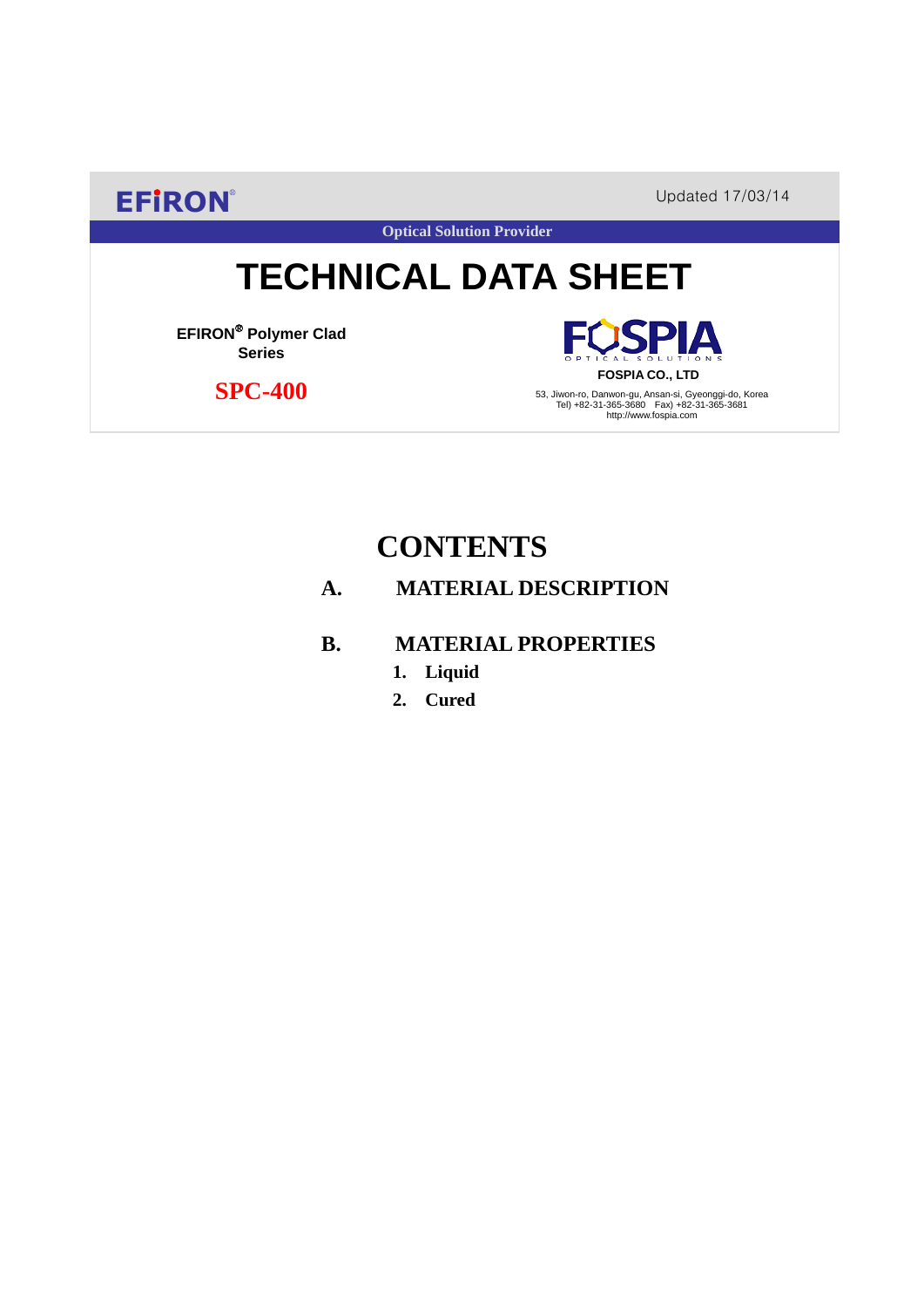## A. MATERIAL DESCRIPTION

EFIRON<sup>®</sup> SPC-400 coating is a radiation-curable acrylate useful for polymer cladding making processes. EFIRON<sup>®</sup> SPC-400 coating has suitable glass transition temperature, rapid cure property, non-yellowing, thermal resistance, high oxidative and hydrolytic (moisture) stability, which are required by optical fiber industry applications.

#### **1. CURING CONDITION**

Minimum UV dose of  $EPIRON^{\circledR}$  SPC-400 for complete cure is 1000 mJ/cm<sup>2</sup> under a nitrogen environment. However, the minimum dosage is heavily dependent upon the thickness of the PC layer.

#### **2. STORAGE**

 $EFINON^{\circledR}$  SPC-400 polymer cladding coating can polymerize under improper storage conditions. Store materials away from direct sunlight and presence of oxidizing agents and free radicals. Storage temperature range is between  $10^{\circ}$  to 30℃.

#### **3. PRECAUTION**

 $EFINON^{\circledR}$  SPC-400 polymer cladding coating materials can cause skin and eye irritation after contact. Therefore, avoid direct contact with these materials. If contact occurs, immediately rinse affected areas copiously with water.

#### **4. NOTES**

The information contained herein is believed to be reliable but is not to be taken as representation, warranty or guarantee and customers are urged to make their own tests.